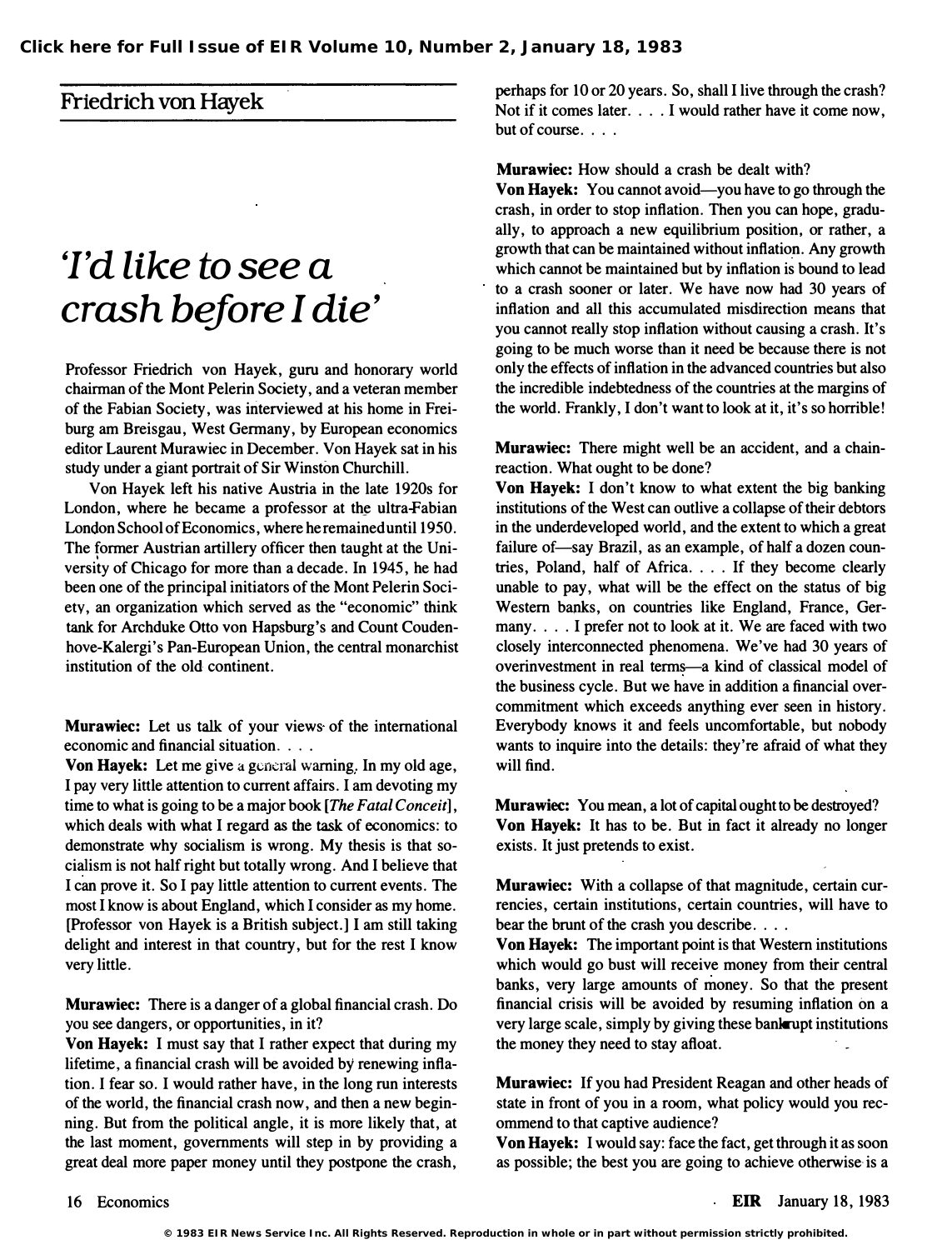10- or 20-year postponement of the crash and it will be worse then. In the interests of the world at large,  $do$  it now, go through it now.

Murawiec: What should we do with Third World nations? Von Hayek: Nothing. Nothing. We should do nothing.

#### Murawiec: Brazil, for example. . . .

Von Hayek: Nothing. They will have to crash. They will have to crash. Nothing special about Brazil. All of them will have to crash. I don't want, once again in my life, to predict a 1929 crash—you know I predicted the 1929 crash. . . .

#### Murawiec: What should be done, then?

Von Hayek: We'll have to realize that at the best, we may save the West. I am not even sure that this is possible. But it may be possible. But if you try to prevent the collapse of all the overblown overseas institutions, you're certain to be driven deeper into the mess. We in the West should continue with a policy of reducing inflation. We've been much too slow; I'm not blaming Mrs. Thatcher or Ronald Reagan. I'm sure that they did what was politically possible. Mrs. Thatcher is aware that we ought to have done it more quickly. But as she herself answers: I'm not almighty politically. I can only do what is politically possible. I don't know Reagan. But from people in his environment, I know there is the same attitude there. We ought to have been much faster in reducing inflation. But as I often say, you can stand 20 percent unemployment for six months, you cannot stand 10 percent unemployment for three years, and what Reagan has chosen is 10 percent unemployment for three years. That will probably prove politically intolerable.

#### Murawiec: Capital must be destroyed?

Von Hayek: Not destroyed-we must just recognize the amount of capital that has been wasted. It's an illusion to believe that it exists, except on paper.

Murawiec: Can you describe the shock you are calling forth? Von Hayek: It's what has been avoided until now: a drastic stop of inflation for six months: it achieves stability, it is the basis for a new beginning . . . wages have become too rigid, It's politically impossible to reduce wages. But I am absolutely convinced that you must stop any further rise for the time being and break the rigidity of the wage structure . . . any sign of revival of the three major Western countries, U.S.A., U.K. and Germany, might prevent a further decline of activity and employment, if you can combine this with avoiding any revival of inflation in order to keep Western banks alive in spite of the losses made in Brazil, etcetera.

Murawiec: In order to cut inflation, what ought to be done? Von Hayek: I don't know so much about technical matters, but I would not be surprised if people told me that nothing short of the bankruptcy of the Social Security system would do it . . . but this is not my area. You know how much of my field is to discuss the harm done by Keynesian monetary policies. The pure monetary side has been my preoccupation for the last 30 years.-I can talk about it with some competence.

Murawiec: Dr. Schacht's monetary policy was Keynesian too. $\ldots$ 

Von Hayek: I ought to say something on behalf of Keynes personally-it's not Keynes but the Keynesians. Keynes did see the dangers of the policies he'd been advocating. He was already fighting against inflation. . . .

#### Murawiec: What of Dr. Schacht's policies?

Von Hayek: Schacht? His policies were only compatible with a totalitarian regime.

Murawiec: In one of your recent texts, you approvingly quote an author according to whom "political anarchy was the precondition for the take-off of capitalism." What kind of anarchy do you want now?

Von Hayek: The anarchy that [former Chancellor] Ludwig Ehrhard established in Germany when he lifted price controls. Abolish price and quantity controls.

#### Murawiec: What should become of the state itself?

Von Hayek: In the very long run, we should achieve what was called "separation of powers" at the beginning of the last century. It failed; it failed to establish a restriction of government power . . . take away from governments the monopoly of issuing money and let people be in competition concerning the issue of money. It's a long-range aim. In the short run, there must be some return to freedom . . . in a way Chile very nearly did it. . . .

#### Murawiec: Very nearly?

Von Hayek: It's a curious thing. Given what the term "anarchy" strictly means—it is dictatorial countries that are prepared to withdraw from the control of the economy. Chile is one place. It has been dictatorial in order to avoid interfering with economic matters.

Murawiec: So in other words, anarchy is a function of dictatorship?

Von Hayek: Er... Not a function of dictatorship-let us say that a dictatorship may be allowed to get away with it! Otherwise, economic life in Switzerland-that's the only country which is anywhere near what we sould wish the world to look like.

Murawiec: So your historical paradigm would be the Holy Roman Empire, or the Austro-Hungarian Empire?

Von Hayek: Not the Austro-Hungarian Empire, which was too protectionist. The early Roman Empire perhaps, until the 2nd century A.D. On the purely monetary side I have never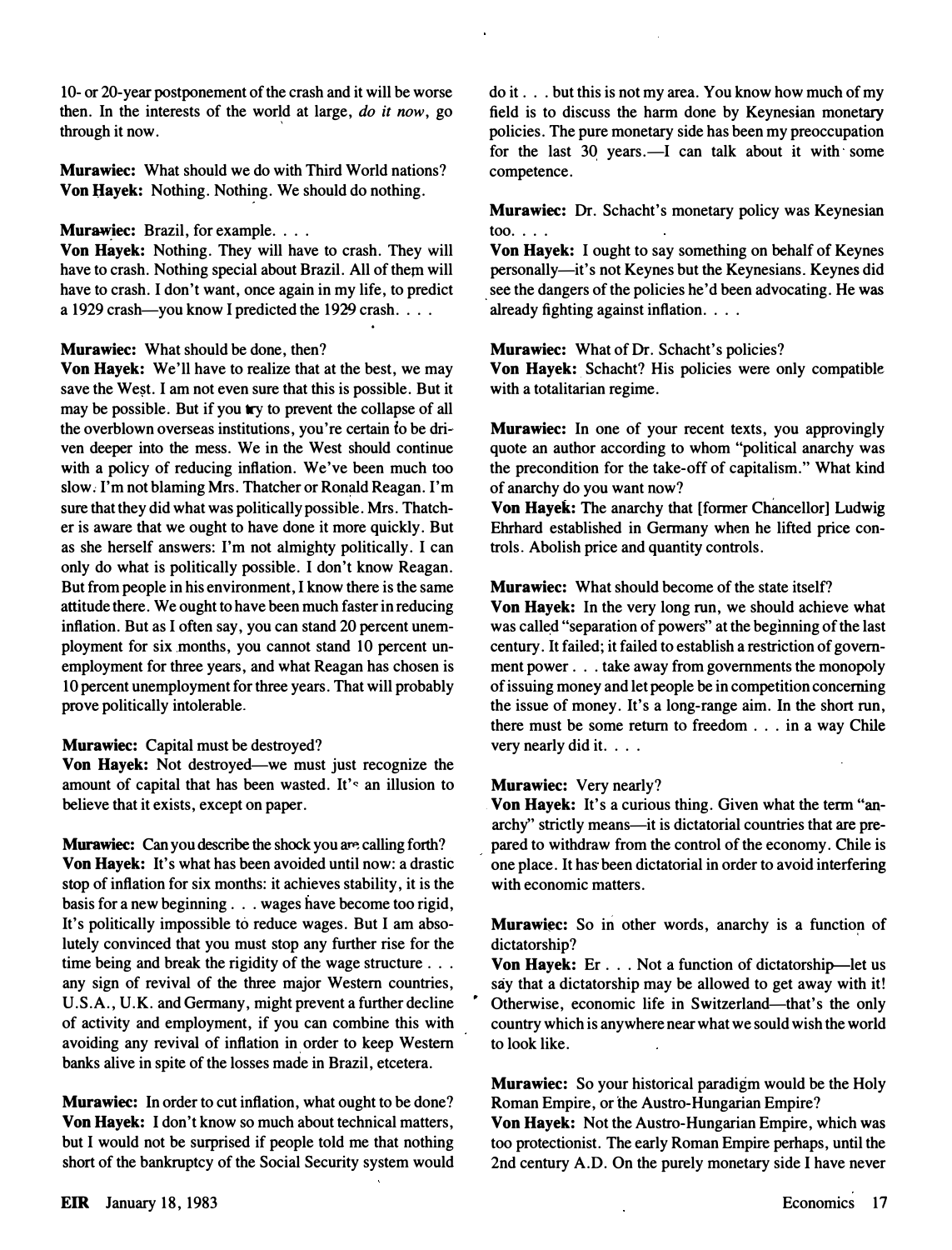doubted that my plan to abolish the monopoly of government issue of money was a matter for the future. But now I have come to the conclusion that it might not be necessary: it would be sufficient if banks opened accounts in terms of a "stable" unit undertaking to redeem them in whatever quantities of money are required to buy a certain list of raw materials. So what you stabilize is not the current amount of money, the institutions need not issue their own notes--they must have accounts in their own specific units which are defined as so much current money as is required to buy this list of raw materials. That way we will stop governments.

With money out of the control of governments, with a unit of account only in the form of deposit accounts, defined in a particular way, you will very soon find that under a different name some other institutions are doing the same, but with the same definition of the unit. All over the world you would get institutions all handling accounts in the same way, with simply the name differing, with the name of the particular bank.

Murawiec: So there would be a "Chase," a "Morgan," a "Lazard," a "Deutsche," a "Kreditanstalt," a "Danat," etc.? Now isn't that the financial structure fitting, as I mentioned, a federative political structure like the Holy Roman Empire or the Austro-Hungarian Empire?

Von Hayek: Yes. . . . in the case of Austria-Hungary, the central government had too much power .... In intent, the Holy Roman Empire was good, good.

Murawiec: Is the era of the nation-state at an end?

Von Hayek: It is already finished. We're in the era of the social state. Redistribution policies dominate everything, now that we've committed ourselves to what is called "social justice."

Murawiec: You mean inclusively, what Pope John Paul II wrote in his latest encyclical? Von Hayek: Yes.

Murawiec: I guess you'd put that encyclical, Laborem Exercens, on the Index?

Von Hayek: On the Index, yes, on the Index. But curiously enough, there is a great understanding of my ideas in the Catholic Church: they realize how dangerous it is to follow the path pursued, for instance, by the South American bishops. I've become acquainted with Cardinal Koenig, an extremely intelligent man. Last May he organized a conference in Salzburg for the l00th anniversary of the death of Charles Darwin. A Cardinal of the Catholic Church! In the course of the discussion I spoke about cultural revolutions as distinct from biological revolutions. I argued that there has not been a national selection of religions. . . . religion is based on superstitition. So our civilization is based on superstition. As a Catholic bishop he could not take that word so I spoke of the "symbolic truth." So he liked the word so much that he,

Cardinal Koenig, adopted it immediately! That's how I came to know Cardinal Koenig! His function is very interesting: relations with unbelievers. And he interprets his charge as including relations of the Church with science. . . . Koenig is a very distinguished man whom I respect greatly. I'm a complete unbeliever, a complete agnostic. I come from a Catholic family-I never formally left the Church, there was no use. But you know my father and my grandfather were Darwinian biologists-you can imagine!

Murawiec: Do you expect recession to go on for long?

Von Hayek: What we saw in the 1960s, an enormous, simultaneous growth of capital and income we will not see again in this century. . . . It will be much more modest . . . there will be no return to full employment.

Murawiec: Should return to full employment be made through a post-industrial society?

Von Hayek: The shift to services is inevitable—how big will it be? It may be the case that a serious collapse of the Third World will slow down that shift. A collapse of the Third World will eliminate one of the competitive pressures which accelerated the shift from industry to services. If it turns out that they can not even maintain their present rates, it may slow down the change in the West.

Murawiec: What do you think of free-enterprise zones? Von Hayek: They are one step in the right direction. But not a panacea. The financial and sanierung [cleansing] comes first.

Murawiec: Applying your methodology to the problem, "inefficient systems" based on the "money illusion" create a short-term ability to sustain artificial growth and therefore a multiplied population. A collapse of the money illusion would then affect three and a half billion people in the Third World. Von Hayek: I don't have any comment to make on this. I have not thought it through, I have not thought through the implications for the actual population which already exists and has been called to life by offerings that will not continue. . . . There will be political and economic consequences; I just don't know how deep communist influence might go in the major countries like Mexico, Venezuela, Argentinawhat form the reaction to a strong deterioration of the living standards will be.

**Murawiec:** Do you think that the population should be reduced?

Von Hayek: No, although for the moment it is a great dilemma. I do not believe that in the long run population growth creates impoverishment . . . population increase does not lower living standards. What happens is that the poor increase their numbers faster than the rich. But it is not true that increases of population are really a danger from the standpoint of those already existing. On the contrary, in the long